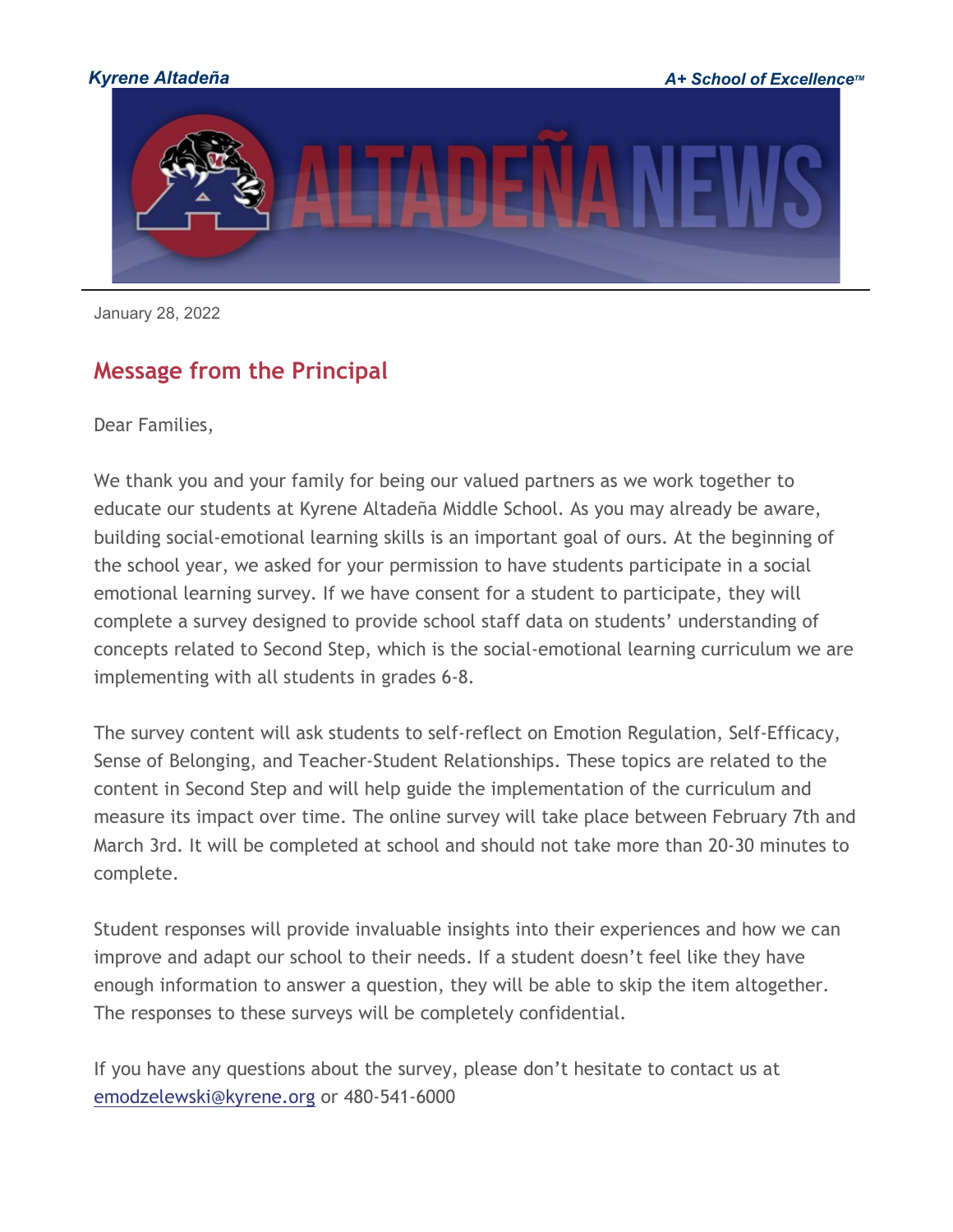#### **In the Classroom**

This week Ms. De Klyen's 6th grade social studies students practiced their geography skills by identifying landforms using GPS coordinates.

Mr. Jordan's STEM students were learning a free web based program called Tinker CAD. Soon they will be designing their own creations.

Our 6th grade science classes were diving in to the world of food chains.

With Lunar New Year quickly approaching our Mandarin students are working on various projects.

In Ms. Nunez's 6th grade social studies class students continued to work on a DBQ exercise examining Alexander the Great.

7th grade science classes explored rocks and minerals (see below)

**Erica Modzelewski, M. Ed. | Principal**

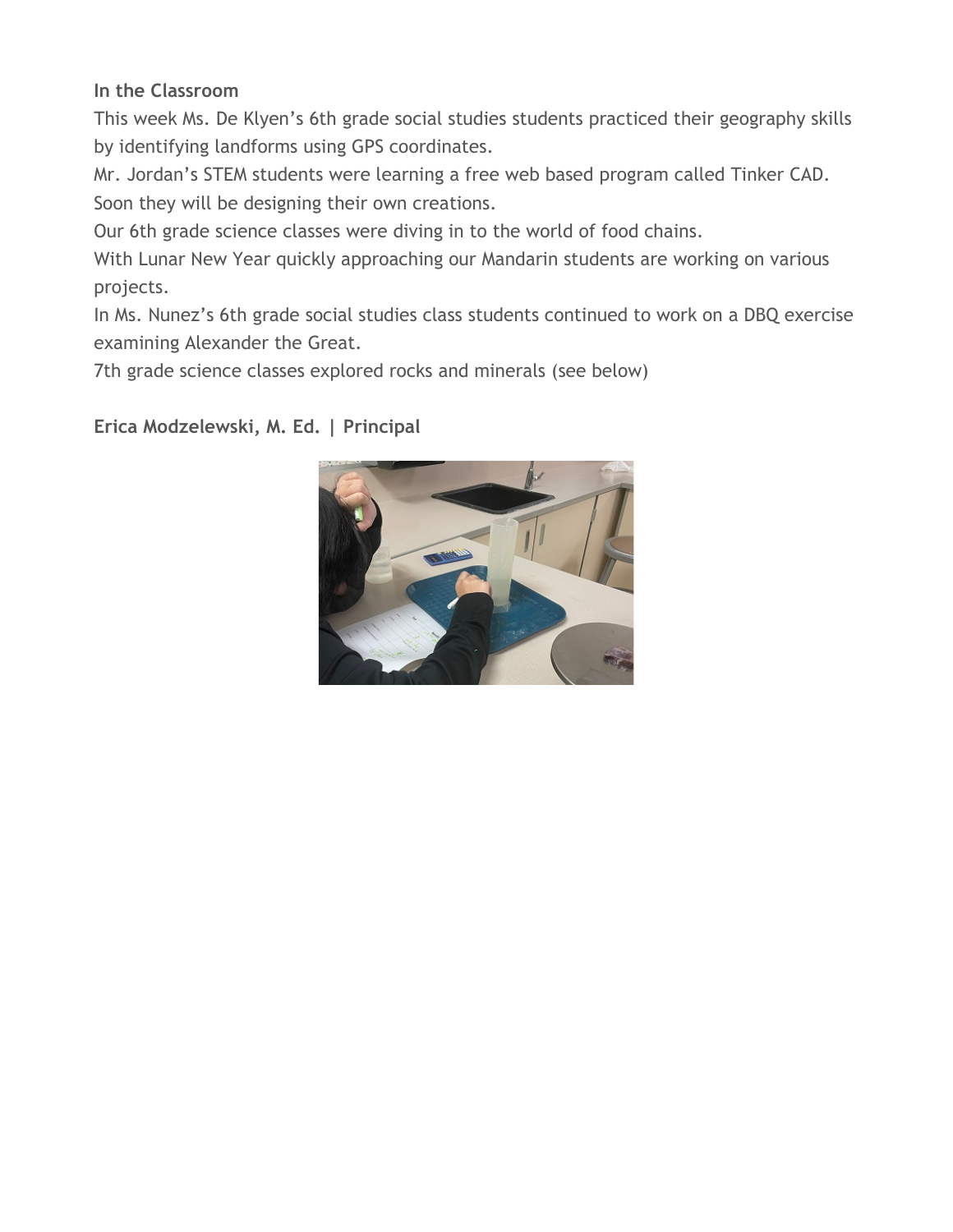8th Grade<br>Personal Ads

#### Parents,

Buy your child an ad space in Everyone's yearbook! Here's your chance to say "I Love You" and "Congratulations" for finishing Middle School. You choose the message and the pictures. The yearbook staff will design an ad that shows off your child's personality.

> Hurry! **Limited Space is Available!**



To order an ad or yearbook, go Walsworth.com Ads are \$20.00 for 1/8 page or \$40.00 for a 1/4 page.

#### **January Spirit Week**

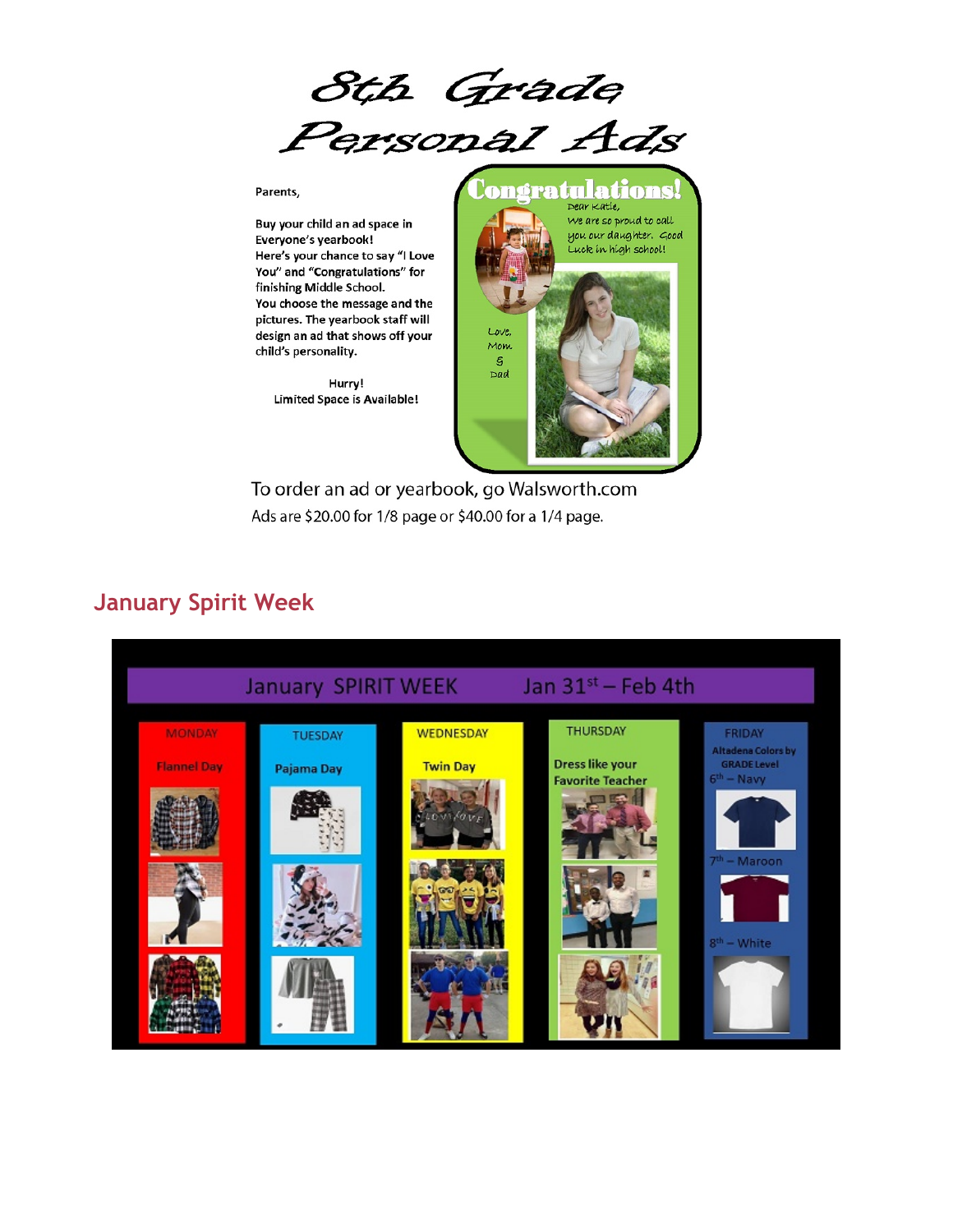#### **Learning Lab is in session**

Learning Lab provides students with a quiet place to work on homework or get help from Altadeña teachers. Sessions are held in the Altadeña library.

Tuesday & Thursday mornings from 7:30 – 8:10 am Tuesday & Thursday afternoons from 3:05 – 4:00 pm All students must be picked up promptly at 4:00 pm.



### **Champion Speller Claims Title in 2022 Kyrene School District Spelling Bee**

Top spellers from across Kyrene competed in person for the first time in two years at the Kyrene School District Spelling Bee on Thursday, January 27, 2022. Congratulations to District Champion Darius Collins, an 8th grade student at Altadeña Middle School. After 14 highly competitive rounds, Collins correctly spelled *flinders* and then the championship word *cache* to clinch the title.

The 2nd place winner was Penelope Williams, an 8th grade student at Pueblo Middle School. Collins and Williams will both compete in the Maricopa County Regional Bee on February 12, and they won't be representing Kyrene alone. This year, Kyrene is eligible to send its top five spellers to the regional bee, and each of these outstanding students will compete next month.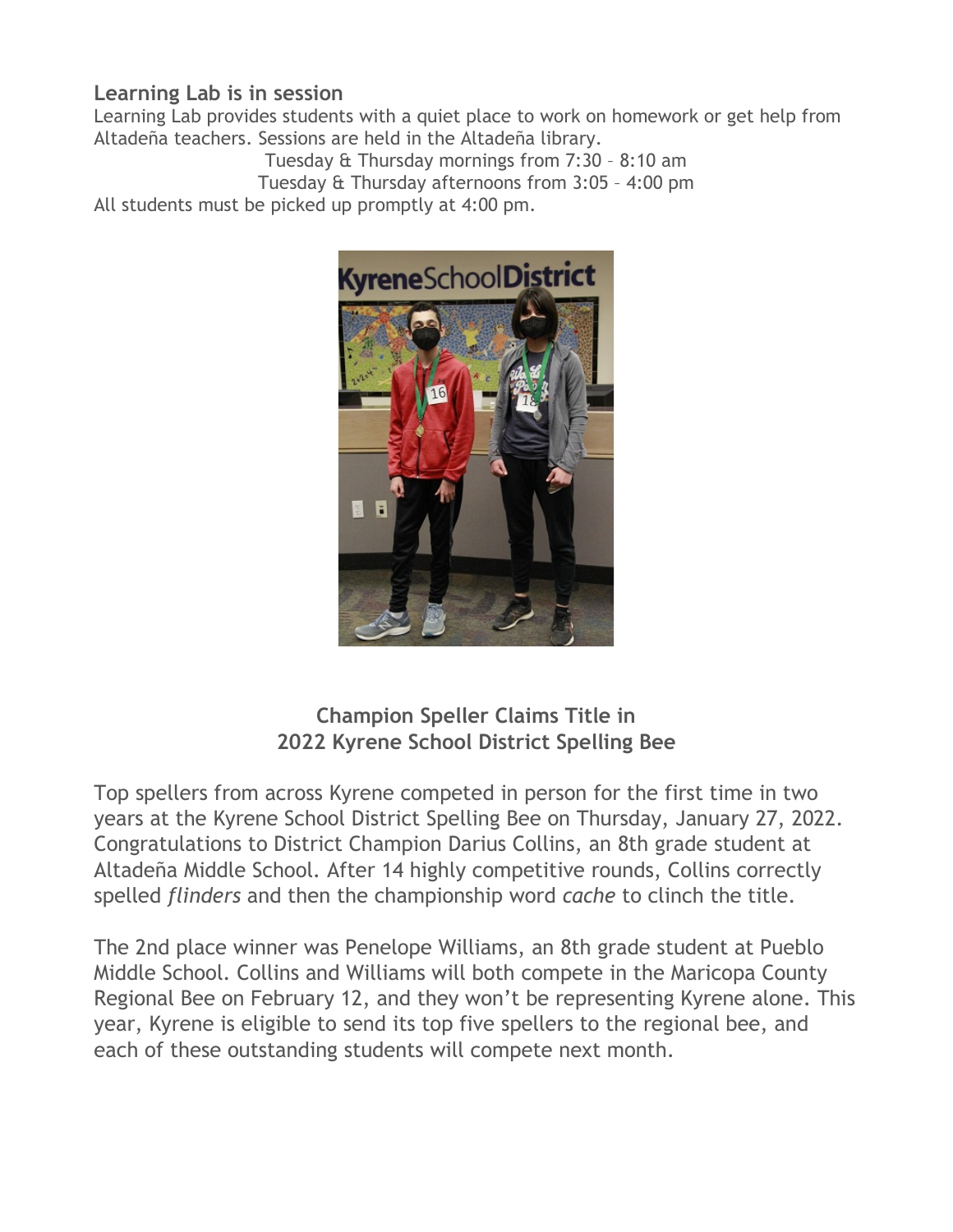

# **Information Worth Repeating**

**State Assessment testing dates**: Please note the dates and times your student will be testing to avoid scheduling outside appointments for your student during those times if possible.

All students will be testing with their 6th period teacher. Here are the dates and times that Altadeña teachers will administer the AASA state assessments to all students: **Feb. 11 6th-8th grade Field Writing Test; 1:02-3:05 pm Feb. 14 & 15 6th-8th grade Field Writing Test Make Ups 8:15-10:15 am March 31 8th grade only AzSCI Part 1; During Science Class April 1 8th grade only AzSCI Part 2; During Science Class April 4 8th grade only AzSCI Make Ups; 8:15 -10:11 am April 6- 6th-8th grade AASA Writing Test; 8:15-11:29 am April 7 & 8 6th-8th grade AASA Writing Test Make Ups; 8:15 – 11:29 April 11 6th-8th grade ELA Part 1 and Math Part 1; 8:15 –11:29 am April 12 6th–8thgrade ELA Part 2 and Math Part 2; 8:15 am –11:29 am April 13-14 6th-8th grade ELA and Math Part 1 and 2 Make Ups; 8:15- 11:29 am**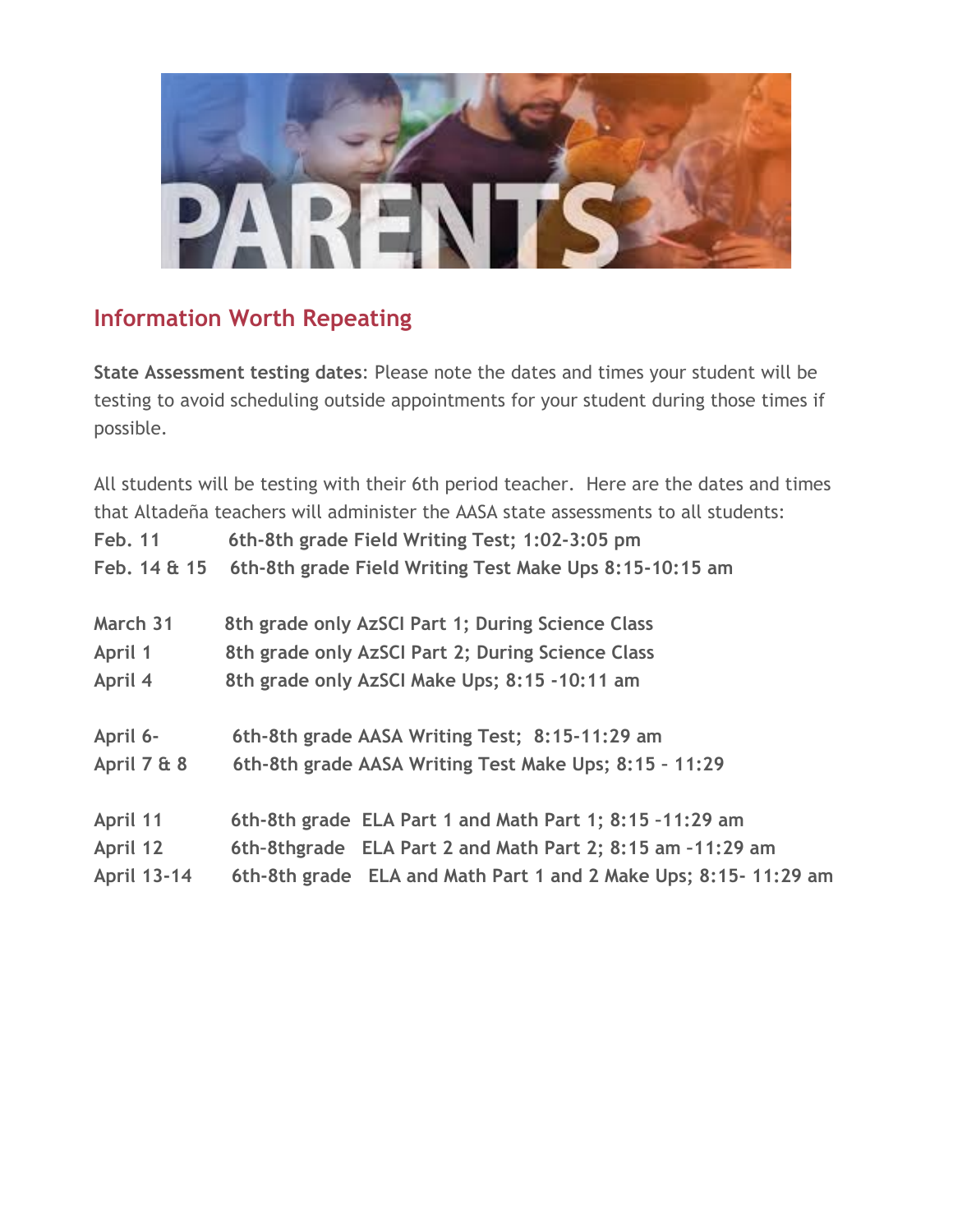

# **Valentines for Veterans**

The Kyrene School District is partnering with Congressman Stanton in collecting **Valentines for Veterans**. We are asking our Altadeña students and families to create a Valentine for a Veteran between now and February 11. Valentines can be handmade or be store-bought but **should be unsealed and contain no candy**. This gives our Altadeña students a great opportunity to brighten the days of our Veterans, thank them for their service and remind them that they are loved and important. Students may bring their valentines to their classroom teacher or the front office. Valentines will be picked up from Congressman Stanton's office on Friday, February 11, 2022. This is a great opportunity for our students to connect in a positive way with our community and to spread a little kindness. Thank you for your support of this project!



#### Winter Sports Winding Down

Varsity Girls Soccer beat Pueblo, 2-1 on Wednesday. JV Girls Soccer beat Aprende, 10-0 on Wednesday. Varsity Girls Softball lost to Akimel, 10-0 on Wednesday. JV Girls Softball won against KMS, 26-10 on Wednesday. Varsity Boys Basketball lost to CMS, 54-55 on Wednesday. JV Boys Basketball beat CMS, 32-32 on Wednesday.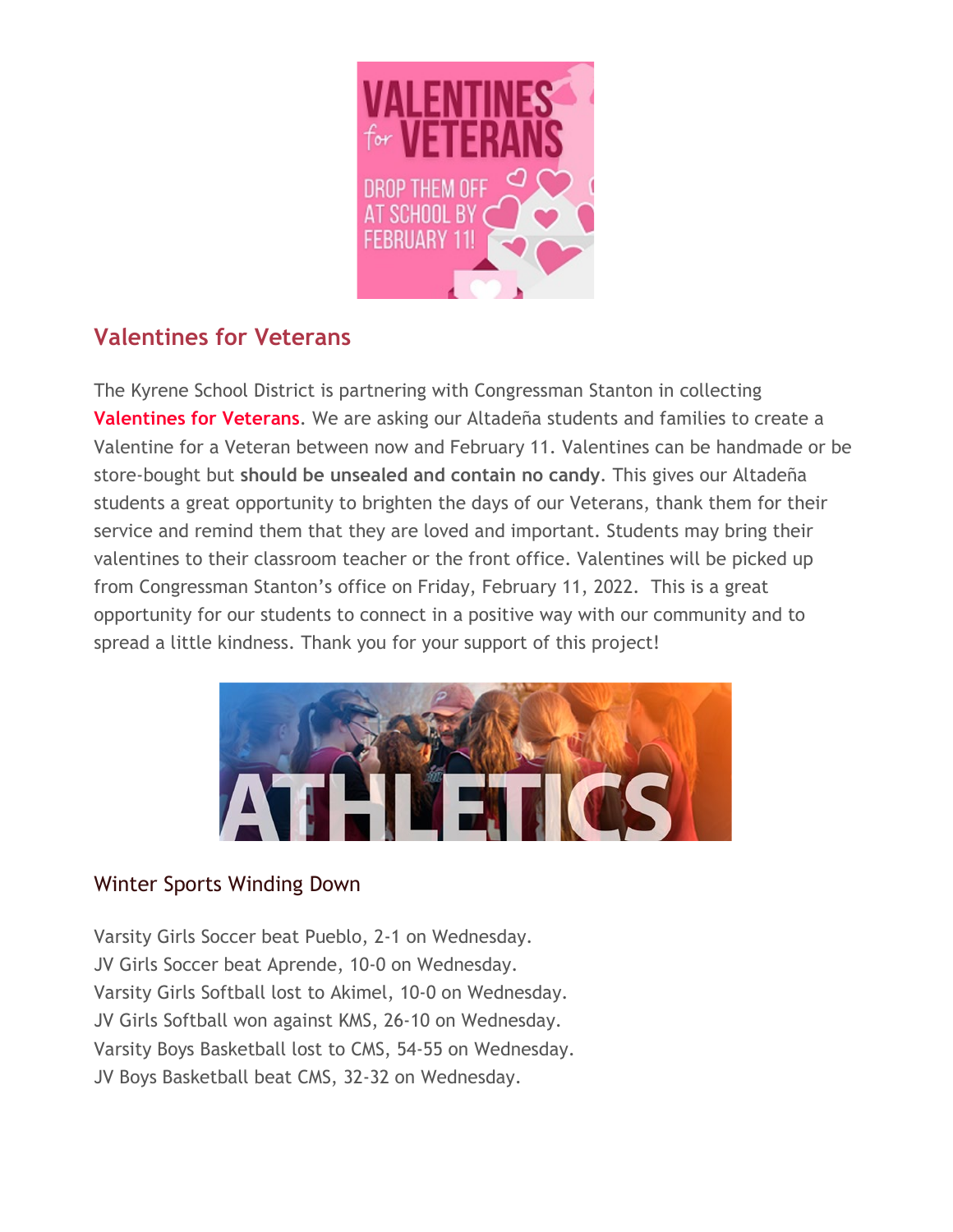Congratulations to the Varsity and JV girls soccer teams, the JV boys basketball team and the JV girls softball teams as they have all advanced through the playoff brackets and will compete in their respective championship game on Monday January 31st!

The Varsity and JV girls soccer teams will take fields 1 and 2 at Tempe Sports Complex at 4:30pm to face Akimel.

Our JV girls softball team will face off against Akimel on the Aprende Middle School fields at 4:30pm

The JV Boys Basketball team will tip off at 4:30pm against KMS at the Akimel Middle School gym.

Congratulations to everyone on a terrific season and good luck to our teams in the championship games!

## **Spring Sports Ahead**

Spring Sports Registration is now open! You can access try-out and online registration information from your computer, tablet, or mobile device. To register for a sport please visit [https://az-](http://track.spe.schoolmessenger.com/f/a/BfMvaitckObTpczytMTkMw%7E%7E/AAAAAQA%7E/RgRj1ad7P0QoaHR0cHM6Ly9hei1reXJlbmUuaW50b3VjaHJlY2VpcHRpbmcuY29tL1cHc2Nob29sbUIKYeX7c_Rh9Y3mU1IQc3JhdGhAa3lyZW5lLm9yZ1gEAAAAAQ%7E%7E)

[kyrene.intouchreceipting.com/](http://track.spe.schoolmessenger.com/f/a/BfMvaitckObTpczytMTkMw%7E%7E/AAAAAQA%7E/RgRj1ad7P0QoaHR0cHM6Ly9hei1reXJlbmUuaW50b3VjaHJlY2VpcHRpbmcuY29tL1cHc2Nob29sbUIKYeX7c_Rh9Y3mU1IQc3JhdGhAa3lyZW5lLm9yZ1gEAAAAAQ%7E%7E)

Track and Field registration deadline: March 1, 2022 Boys Baseball registration deadline: February 10, 2022 Girls Basketball registration deadline: February 10, 2022 Please contact Ms. Saccoman, Athletic Secretary for additional details.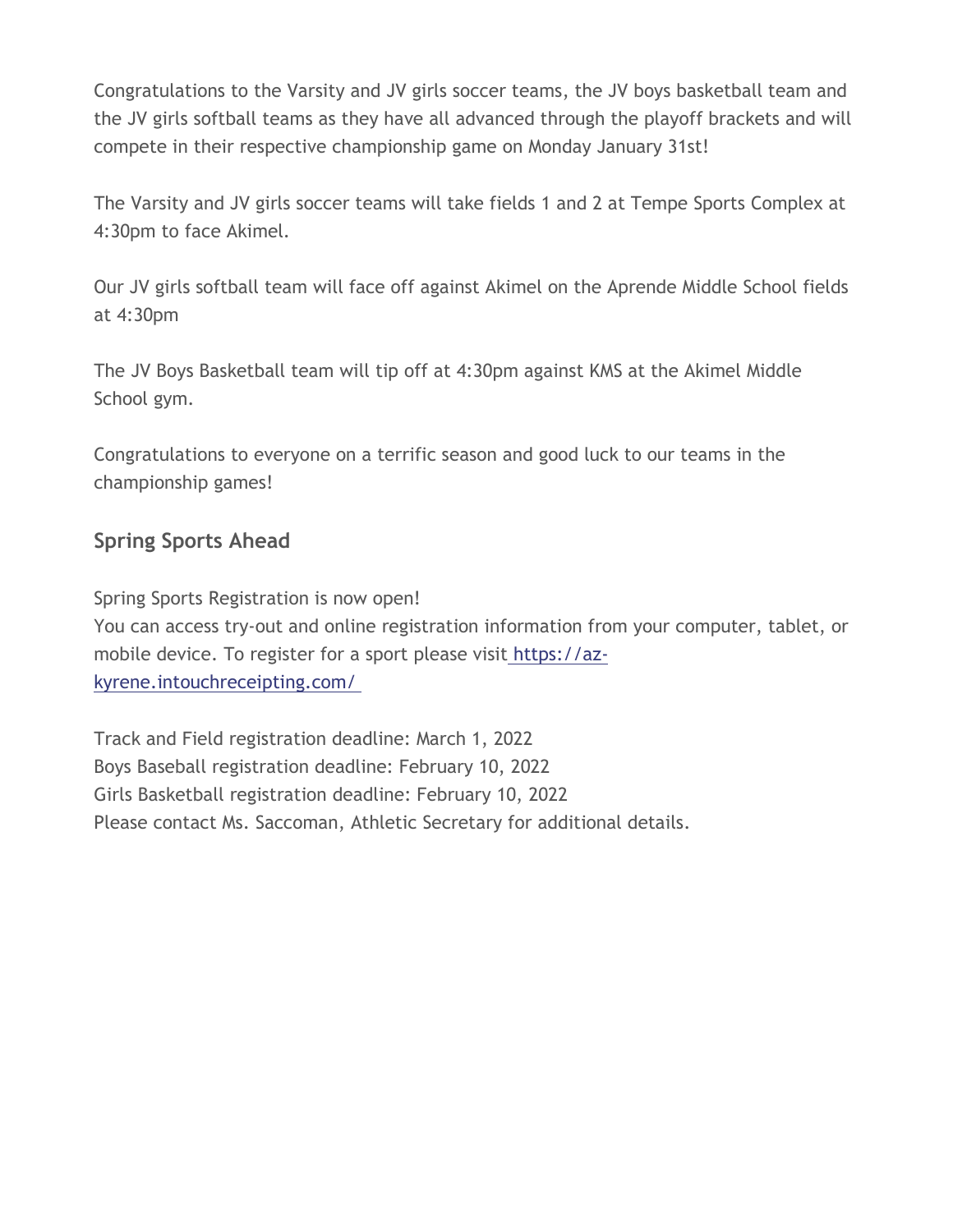

# **From the PTSO:**

We are currently seeing nominations for next year's PTSO Board. Open positions include:

President Vice-President **Secretary** Treasurer Financial Secretary Hospitality Chair Family Dinner Nights

If you are interested in any of these positions or would like to learn more about the responsibilities of each role, please visit [https://altadenaptso.org/ptso](http://track.spe.schoolmessenger.com/f/a/6tM747Sx7eN6vAAGjYFphQ%7E%7E/AAAAAQA%7E/RgRj1ad7P0QxaHR0cHM6Ly9hbHRhZGVuYXB0c28ub3JnL3B0c28tYm9hcmQvI2JvYXJkbWVtYmVyc1cHc2Nob29sbUIKYeX7c_Rh9Y3mU1IQc3JhdGhAa3lyZW5lLm9yZ1gEAAAAAQ%7E%7E)[board/#boardmembers](http://track.spe.schoolmessenger.com/f/a/6tM747Sx7eN6vAAGjYFphQ%7E%7E/AAAAAQA%7E/RgRj1ad7P0QxaHR0cHM6Ly9hbHRhZGVuYXB0c28ub3JnL3B0c28tYm9hcmQvI2JvYXJkbWVtYmVyc1cHc2Nob29sbUIKYeX7c_Rh9Y3mU1IQc3JhdGhAa3lyZW5lLm9yZ1gEAAAAAQ%7E%7E) or email [president@altadenaptso.org.](mailto:president@altadenaptso.org)



**Altadena PTSO General Meeting** 

# Wednesday, February 9th at 8:30am

Altadena Staff Community Room - Check-in at Front Office & Bring ID

Hear the Principal's Report

Meet Altadena's new School Resource Officer

ı. Understand how the PTSO supports Altadena

Learn how you can become a Parent Volunteer

Be Involved, **Stay Informed** It's a Win-Win!